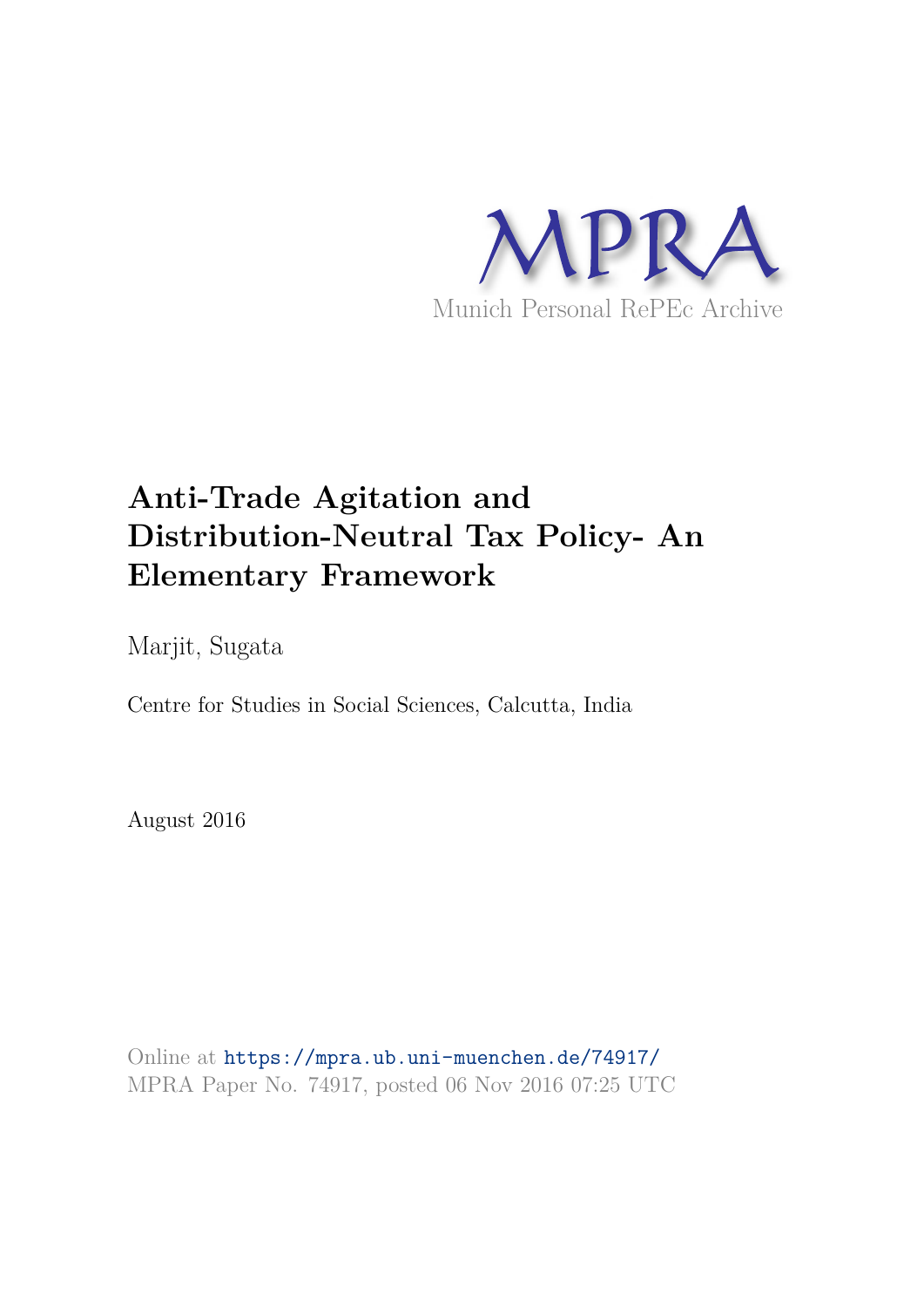## Anti-Trade Agitation and Distribution-Neutral Tax Policy- An Elementary Framework \*

SugataMarjit\*

CTRPFP, Centre for Studies in Social Sciences, Calcutta, India

This Draft October 2016

#### **ABSTRACT**

The recent Brexit episode is being interpreted in some quarters as an anti-globalisation backlash. Free trade does not promise gains for all without a proper compensating mechanism that allows winners to bribe the losers. Also standard prediction of trade theory does point towards increasing wage inequality for the relatively skill abundant developed world. Theoretical discussion on compensating mechanism that addresses inequality is rare in trade literature. In a simple HOS model we consider tax policies that keep the pre-trade degree of inequality unchanged between skilled and unskilled workers. We discuss the problem of existence of such an inequality-neutral tax rate that generates a positive increment in the after tax skilled wage and unskilled wage. Such a mechanism exists and is independent of whether the tax is progressive or proportional.

JEL Classification: F11; J31; D63; H20; H23

Key Words: Trade Model; Wage inequality; Compensation mechanism; Tax policy;

\*I am indebted to Universities of Queensland, Konstanz, CESIfo Munich, IGIDR, Mumbai for hospitality, helping me to conceptualize and revise the paper. Discussions with Rajat Acharyya, Gabriel Felbermayr, Ronald Jones, Roy Ruffin, Sandip Sarkar, Pranab Das have been quite helpful. Financial assistance from CTRPFP and RBI Endowment at CSSSC is acknowledged. The usual disclaimer applies.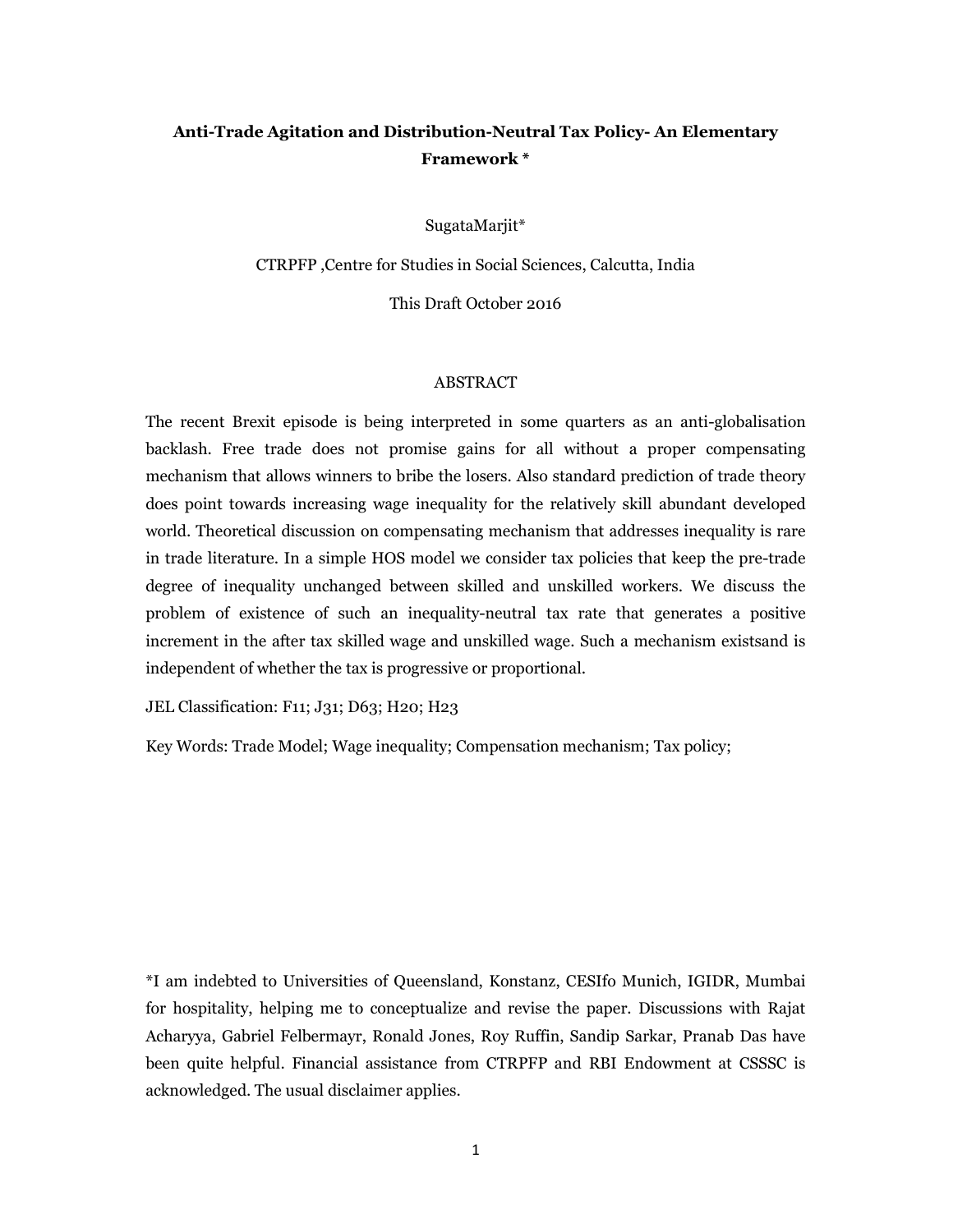### **Section 1: Introduction**

The recent decision by UK to exit from the great coalition of European Union marks a rare event in the history of economic thought. This is the first formal vote of no-confidence against the policy of free trade in goods, services and factors. The voting pattern, as discussed and analysed by many suggests as follows. London voted to remain in EU and many industrial workers, low-skilled, less educated citizens voted to move out. Many have interpreted it as a decision against rising inequality within the country, effects on labor market and social provisions by the government due to immigration from other countries in Europe, particularly from the poorer regions. Information available in the net will reflect the point of division between London and the rest of UK. Apart from the usual rhetoric of whether this is good or bad for UK, whether the voters were misinformed, whether membership of EU has meant substantial gain for the British people etc. have been and will be discussed for many years to come as post-exit Britain and EU would come to terms with fresh problems and prospects. This article is not to add yet another opinion to this great debate, but to assess how the event has enriched our understanding of standard trade and welfare theories and to what extent inequality becomes a pivotal theoretical issue in such matters.

Certain facts need to be stated at the very outset. That free trade leads to gains for everyone is an incorrect, misunderstood and superficial proposition. Economic theory has always argued that under very ideal conditions free trade does lead to an increase in aggregate real income for the country that engages in trade. It is all about the aggregate and it usually states that if the government sits idle on the fence and does not intervene some will definitely lose. For example those who currently produce goods and services which will be imported and sold at a lower price, those workers who will face competition because their products are cheaper or activities are being outsourced will face hardship. Also those who face competition in labour market because many are arriving from Eastern Europe or from ISIS infested Syria and entering illegally through EU will have to suffer. Add to that the burden British health system has to endure because of blanket social coverage and also due to the fraction of GDP UK has to donate to the EU treasury. The natural query should be whether the aggregate gains from trade from integration with EU to UK is good enough to compensate each and every group for their loss and still generate a surplus for the nation. This is popularly coined in the literature on international trade as a process where the "gainers bribe the losers". The state has to design a compensation mechanism which guarantees that if everyone remains at the pre-trade level of welfare, the society will still have some surplus. Such a mechanism actually implies that the state will tax the gainers and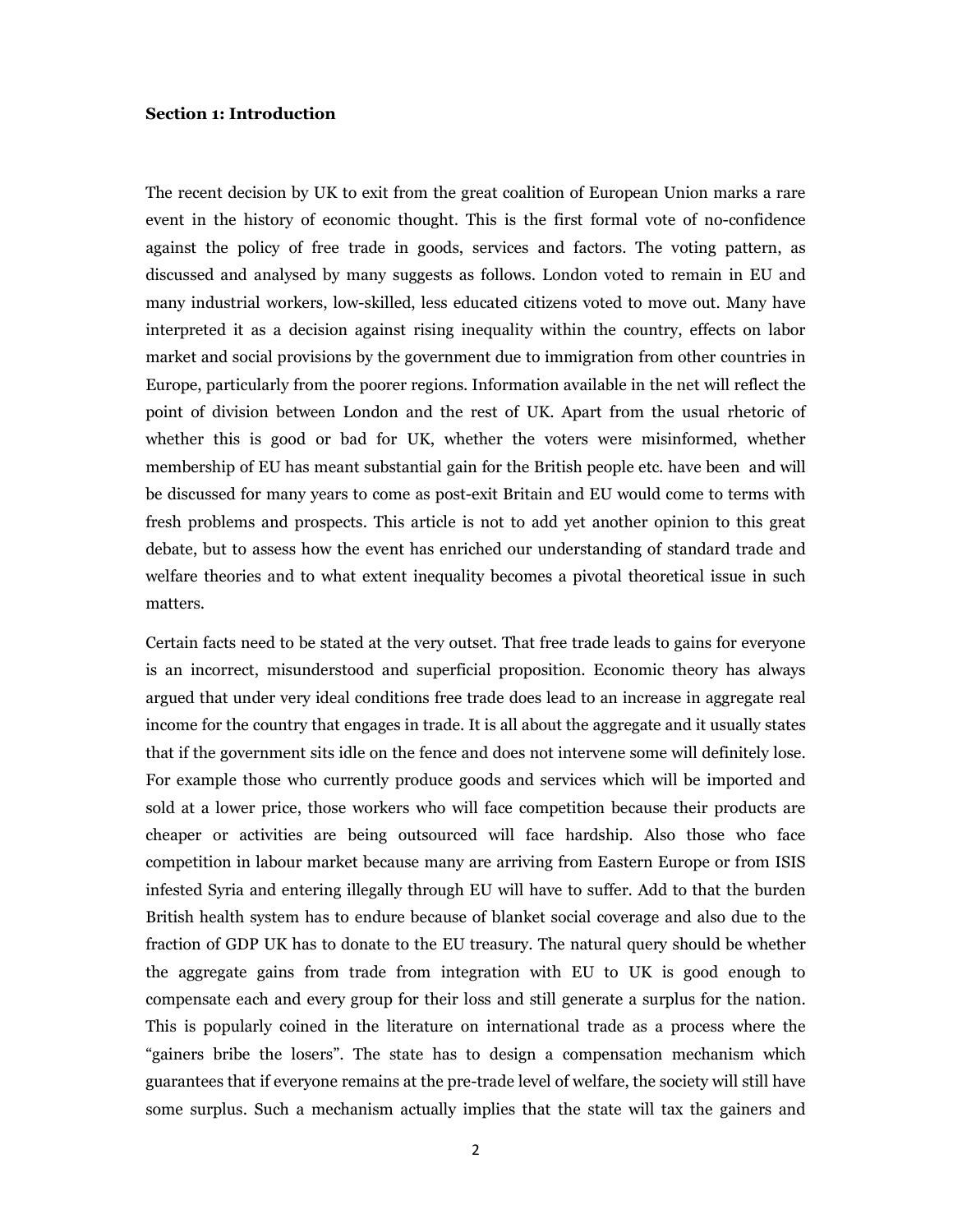transfer the amount to the losers so that the losers do not lose and if none is worse off and some are better, society will be better off, a welfare criterion suggested by Pareto, known as the Pareto Criterion.

Although Mr. Pareto's initial interest was in matters of inequality, his criterion that is followed with biblical devotion in the academic profession does not mention inequality of any sort. The fact that someone has gained a substantial amount, with Britain entering EU and "I am stuck with what I used to have" may not allow me to feel that I am as well off as before. Thus absolute versus the relative can become a great point of concern at the individual level. Mr. Pareto may appeal to my common sense suggesting that I am not worse off, but if I am in the lower branch of the distribution ladder, I would be concerned. Thus inequality has become the real culprit of the so called globalization process. It is no longer about how I am doing it is about "how come you can do so much better than me". This brings in even more fundamental question regarding the perception of social inequality at the individual level.

As a civilized humane person I may not like rising inequality in the society independent of whether I am personally affected by such a process or I may be directly affected if my neighbour or relative who does better than me. In both cases the simple Pareto criterion will not do. I am not happy simply because my own welfare level has been kept intact even if others have moved ahead. I can accept the change if and only if the degree of inequality is also kept unchanged, at the least! Thus Mr. Pareto should have laid a stronger rule for individual happiness, to provide enough so that the individual will not be concerned about inequality i.e. the relative position must remain unchanged and on top of that people should gain. Therefore, many allocations that tend to change the existing distribution will disturb one or the other. Then we ask the following question. Does trade promise enough gain to maintain the degree of inequality or the initial distribution and provide more to everyone?

In a recent paper Marjit and Sarkar (2016) call this Strongly Pareto Superior or SPS allocation which actually means Distribution -Neutral Pareto Superior Allocation. In other words the government has to design tax-transfer schemes, essentially manipulating the public finance, to achieve such a goal. If such a goal is feasible and the government remains passive not doing enough, rising inequality will find the government to be the culprit. If such a mechanism prima facie does not exist, what the poor government will do? It has to draw resources beyond the sphere of trade and trade as such will not generate as much to contain anti-trade agitation due to rising inequality. This paper uses the well-known Heckscher-Ohlin-Samuelson (HOS) model of international trade to argue that it is always feasible.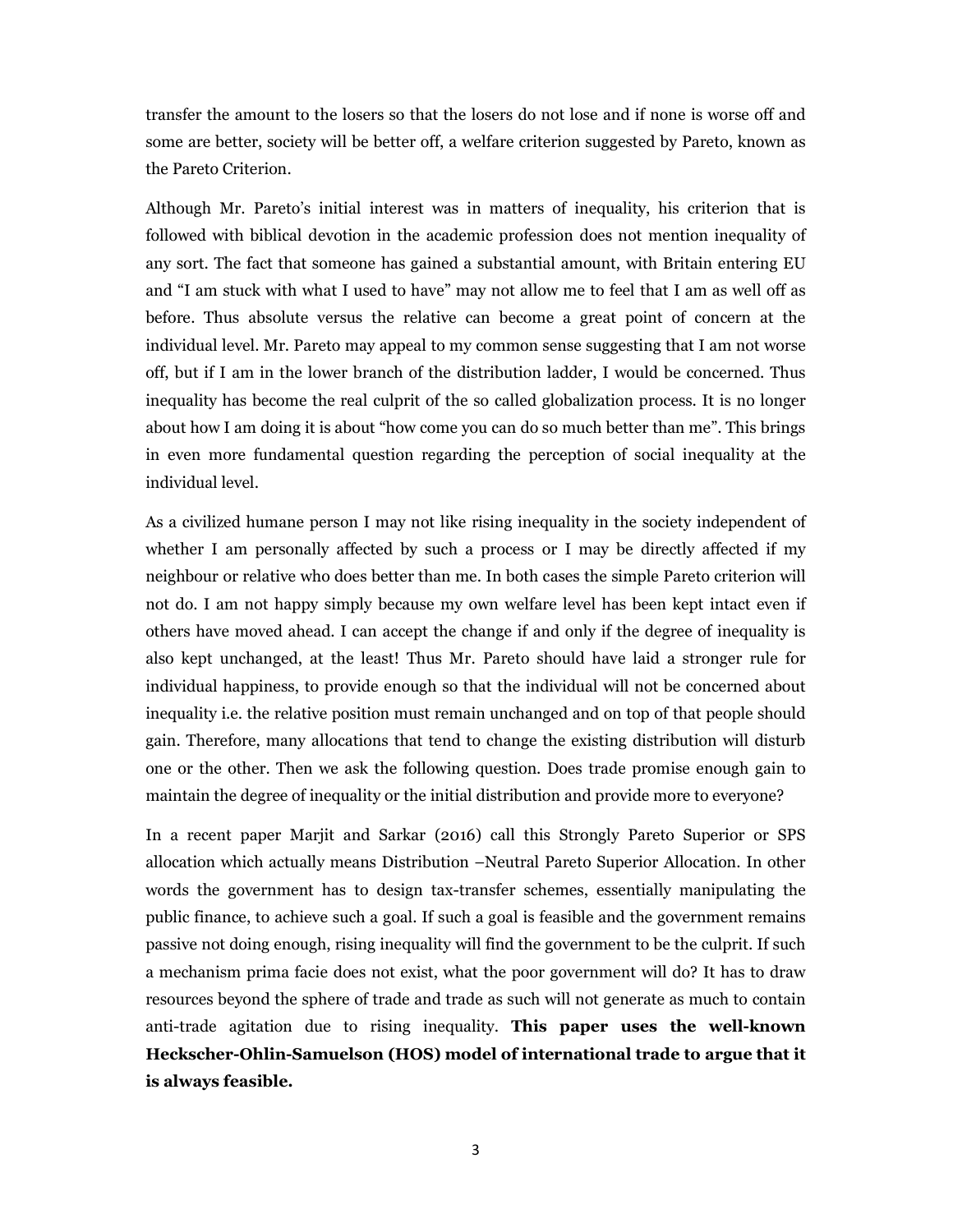The idea that trade increases aggregate real income of the trading nation implies that we can redistribute the addition in a way so that everyone gets the same level of income as before and some can get higher income because the total has increased. But that does not necessarily guarantee that the relative income ratios also remain the same. Hence the degree of inequality might be easily disturbed. Technically speaking the associated "Lorenz Curve" or the "Gini Index" may change. Thus someone who feels that the job is done once the Pareto principle is in place, might be mistaken because some people will not like if their relative income falls in relation to others. Marjit and Sarkar (2016) generally demonstrate that if aggregate income/welfare or any other attribute, as the case may be, goes up after the change, one can create a new distribution which preserves the same degree of inequality as before change and moreover offers extra to everyone. No one has any reason to agitate against rising inequality and also has all the reason to be happier than before. Thus any allocation of that extra amount which satisfies Pareto criterion will not help, only one and one of them will be acceptable. While Pareto superior allocation is not unique, SPS is. In this paper we provide a concrete example of such an allocation by appealing to a textbook model of international trade.

Free trade under ideal conditions generates overall gains from trade increasing real national income. This is a standard proposition in international trade. However, there are distributional consequences. Some gain and some lose. The general proposition is that gainers can bribe the losers. Thus political authorities should be able to generate compensation mechanisms to help the losers. As aggregate real income increases relative to autarky, potentially everyone can be made better off. Thus free trade benefits all in the sense that even those who do not gain by trade, can be compensated by the State, if needed. This is as much trade theory can tell us.

International trade theory does not suggest anything to take care of rising inequality after trade. If trade increases wage inequality between the skilled and the unskilled, absolute compensation is very unlikely to do the job. Theory of trade does not give any clue as to how gains from trade may be redistributed to contain rising inequality, if any. Hence one needs to integrate public finance with trade i.e. to explore the feasibility of a proper tax-transfer mechanism which this paper intends to do. Interfacingtrade and public finance, for understanding both problems better. It is necessary as mentioned by Atkinson(2009) and very recently elegantly elaborated in Pol Antras et al. (2015) who have gone into the details of welfare consequences of tax policies in an extended trade model when such taxes create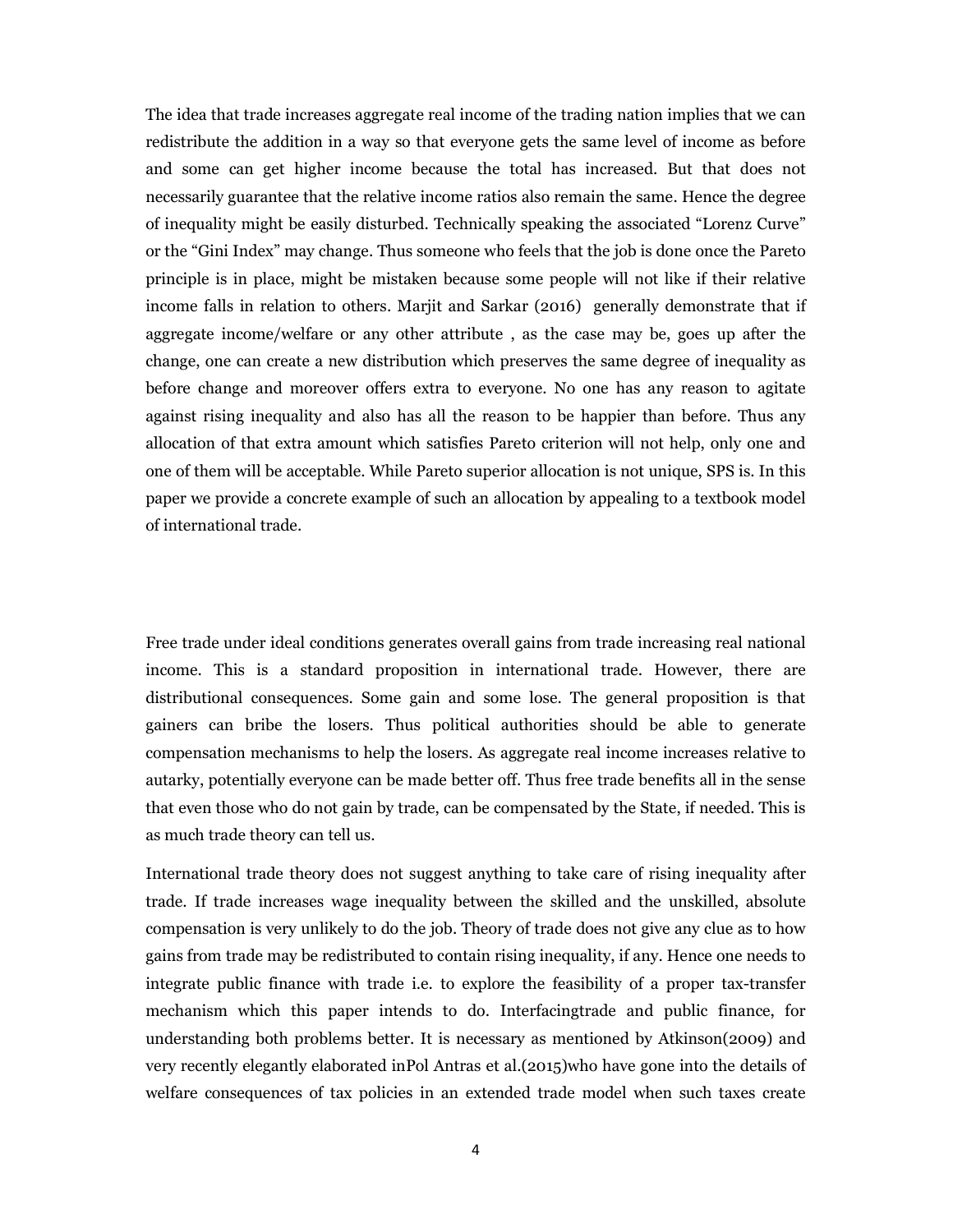distortions. However, they do not discuss this elementary case which poses a fundamental question *i.e.* whether a compensation mechanism which keeps inequality in check and increases after-tax income of skilled labor is at all feasible in the standard Heckscher-Ohlin-Samuelson model.

The traditional gains from trade theorem is directly related to Pareto criterion. If a change makes no one worse off and at least one better off, the change is Pareto superior to no change. If aggregate real income increases in free trade relative to autarky, one can distribute the gain in a way to make everyone as well off as before and at least one better off. Economists were concerned with the decline in the absolute value of real income and keeping everyone at the same level of welfare as in autarky was good enough policy to counter agitation against trade. The problem is that modern trade theorists could not anticipate that status quo in terms of the initial level of income was not good enough since everyone except the person who is better off, will feel deprived as his relative position will worsen even if their absolute income remains pegged at the old level. Inequality has become more of a concern than to remain as well off as before. Those who directly gain from trade need to be taxed more heavily if one has to satisfy an inequality-neutral condition given that the degree of inequality remains the same as before, which necessarily means that those who are hurt by trade are duly compensated. At the same time one has to make sure that those who have directly gained from trade are not losing. This will put an upper bound on the quantum of redistribution. Redistributive policy must not make the tax payers worse off relative to autarky. Thus we introduce a new welfare criterion involving inequality that is an extension of the famous Pareto criterion. This is stated as follows.

Consider two social situations A and B. A will promise greater social welfare than B iff taxes, collected from better off people in A relative to B, are transferred to the worse off people in A relative to B to keep the degree of inequality in A same as in B and the tax payers have a greater after tax real income. We apply this principle in our exercise on tax policy in an open economy.

The specific purpose of this paper is to look for distribution neutral income tax rate under free trade as compared to autarky. It is now more or less recognised that the wage inequality between the skilled and unskilled workers in the developed countries has widened considerably along with the rising volume of trade. One can refer to a huge literature dealing theoretically and empirically with the problem in the context of relatively rich skill and capital abundant countries. Arepresentative sample will be Krugman(2000), Davis(1998, 2011), Jones and Engerman(1996), Feenstra(2010) etc.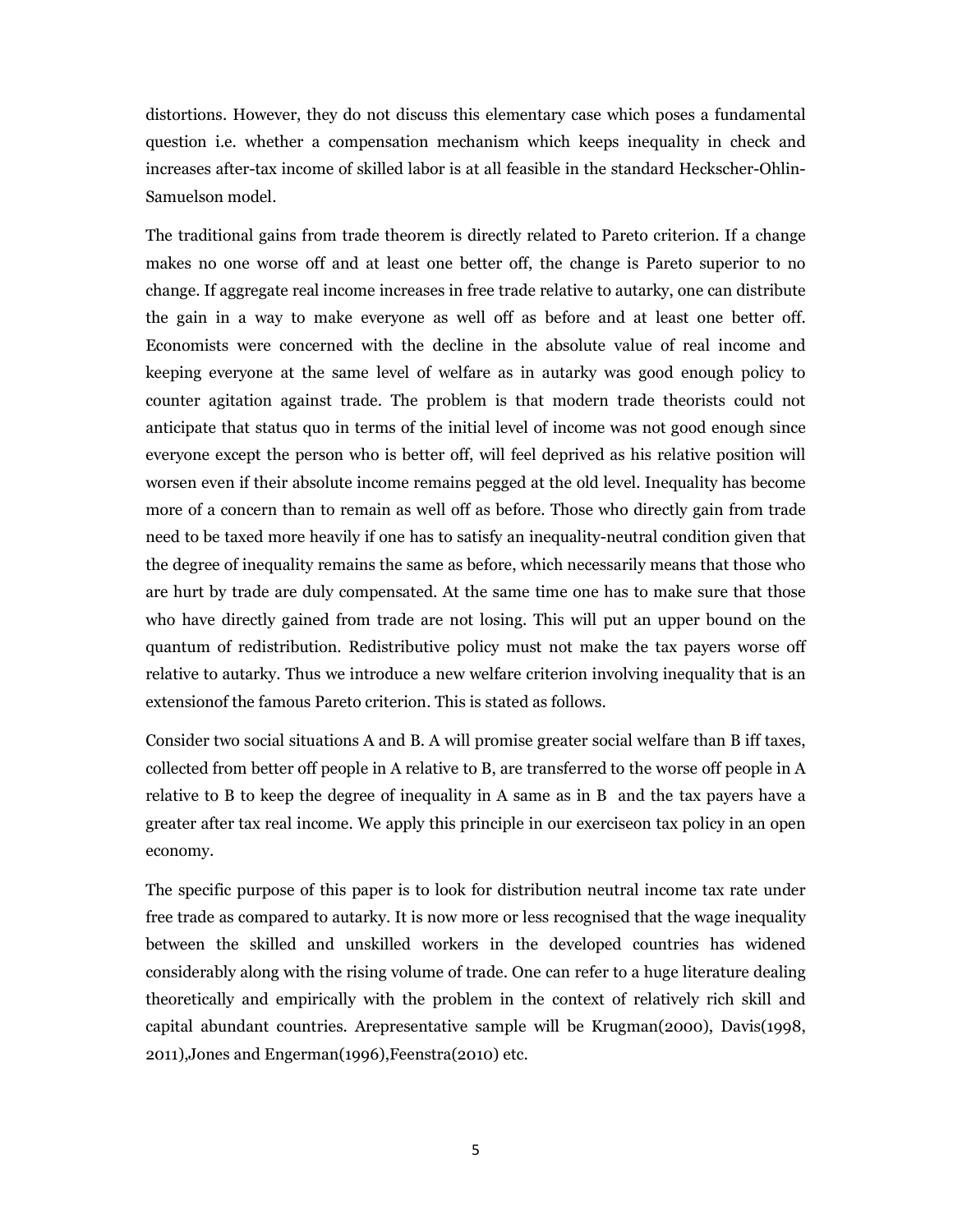Even if by aggregate measure trade benefits a nation, the affected groups would continue to suffer and agitate if sufficient compensation is not made available to them at least in the short run to cope up with the adjustments even if trade guarantees longer run benefits. Adjustment problems in trade and short run and long run effects of outsourcing have been discussed by Chakrabarty(2004), Marjit, Beladi and Chakrabarty(2004), Marjitand Mukherjee (2008), Bandyopadhyay, Marjit and Yang(2014) etc.

It goes without saying that in a democracy rising inequality is a critical issue to the political competitors and without proper attention such inequality can jeopardize good economic strategies. Thus it seems natural that one would look for compensating policies to counter rising inequality, due to trade. i.e. due to increasing export of skilled products and import of cheaper unskilled items from abroad.

In terms of a text book model of international trade and with a standard tax-transfer mechanism we try to characterize distribution neutral tax policy which taxes skilled workers and transfers the proceeds to the unskilled workers. We find out the necessary increase in the tax rate which keeps the wage distribution unchanged at the pre-trade level and try to characterize such a tax in terms of underlying parameters. The interesting part of the problem is to check the existence of a distribution or inequality neutral tax-rate that is low enough to increase net of tax skilled wage relative to autarky. We argue that such a win-win situation will exist. We consider proportional as well as progressive tax rates and condition for existence is met independent of such difference.

Section 2 develops the model and results. Section 3 provides a general perspective and the last section concludes.

#### **Section 2: Model and Results**

Two products X and Y use skilled and unskilled labor for production via CRS and diminishing marginal productivity conditions. X is skilled labor intensive and Y is unskilled labor intensive. The competitive price equation with Y as the numeraire yields

$$
w_s a_{sx} + w a_{lx} = p \tag{1}
$$

$$
w_s a_{sy} + w a_{ly} = 1 \tag{2}
$$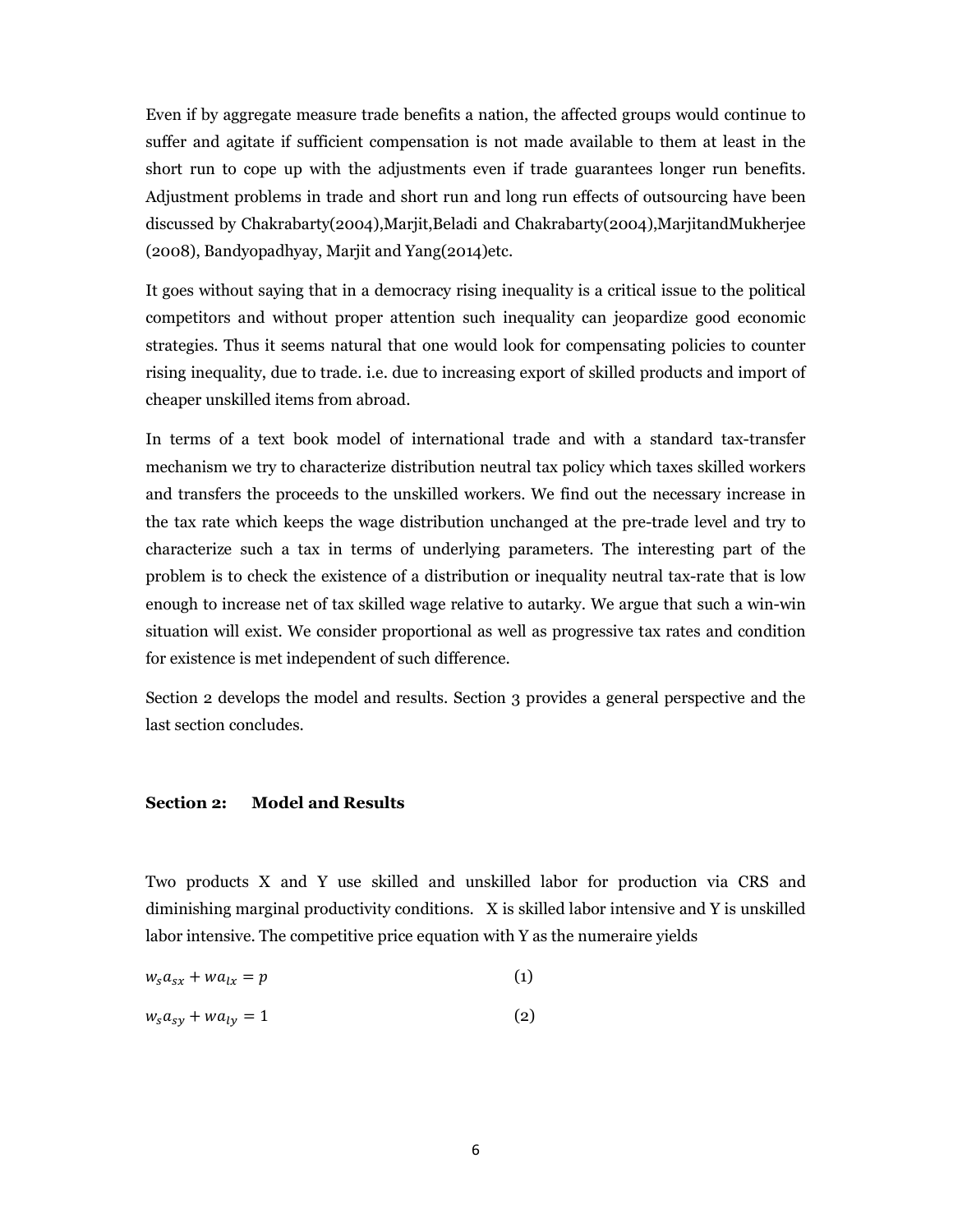The symbols have usual meaning a la Jones (1965). The country concerned is skilled labor abundant and as trade opens up with $\hat{p} > 0$ , ' $\wedge$ ' denotes percentage change.  $\hat{w}_s = \theta_{Ly} \frac{\hat{p}}{|\theta|}$ and $\hat{w} = -\theta_{sy} \frac{\hat{p}}{|\theta|}(3)$ 

With  $|\theta| = \theta_{sx} - \theta_{sy} > 0$  by the factor intensity assumption. This is the standard Stolper-Samuelsonresult. Opening up to trade increases inequality between $w_s$  and w, with  $\hat{w}_s > 0$ ,  $\hat{w} < 0$ . We now turn to the welfare policy of the government to compensate the unskilled workers.

Suppose the govt. taxes the skilled workers by taxing  $w_s$  with a proportional tax tand redistributes the tax proceeds to the unskilled workers.If SandL are the numbers of skilled and unskilled workers respectively then the after transfer wage to the unskilled worker is given by  $(4)$ 

$$
\widetilde{w} = w + t \frac{w_s \cdot s}{l} \tag{4}
$$

and after tax wage rate of the skilled labor is

$$
\widetilde{w_s} = w_s(1-t) \tag{5}
$$

We can easily prove the following proposition.

Proposition 1: If t is kept unchanged, increase in  $w_s$  will be enough tocompensate for a decline in w iff  $\theta_{Ly} \geq \lambda$ ,

 $(6)$ 

Where 
$$
\lambda = \frac{w}{w + t \frac{w_s s}{L}}
$$
  
\nProof:  $\hat{w} = \lambda \hat{w} + (1 - \lambda)\hat{w}_s$   
\n $= \hat{w}_s - \lambda(\hat{w}_s - \hat{w})$   
\n $= \frac{\hat{p}}{|\theta|} [\theta_{Ly} - \lambda(\theta_{sy} + \theta_{Ly})]$   
\n $= \frac{\hat{p}}{|\theta|} (\theta_{Ly} - \lambda) (7)$ 

If  $\theta_{Ly} \geq \lambda$ , increase in  $w_s$  due to trade provides full compensation to the unskilled workers for the initial loss due to trade. Thus, if the objective is to insulate the unskilled wage, a high  $\theta_{LV}$  or low  $\lambda$ should be desirable. Following observations are in order.

If initial tax rate is fairly low, then  $\lambda$  will be close to 1 and as  $\theta_{Ly}$  < 1, with the same t, govt. will not be able to compensate the loss. Such criticalt, , say  $\overline{t}$  is solved as follows.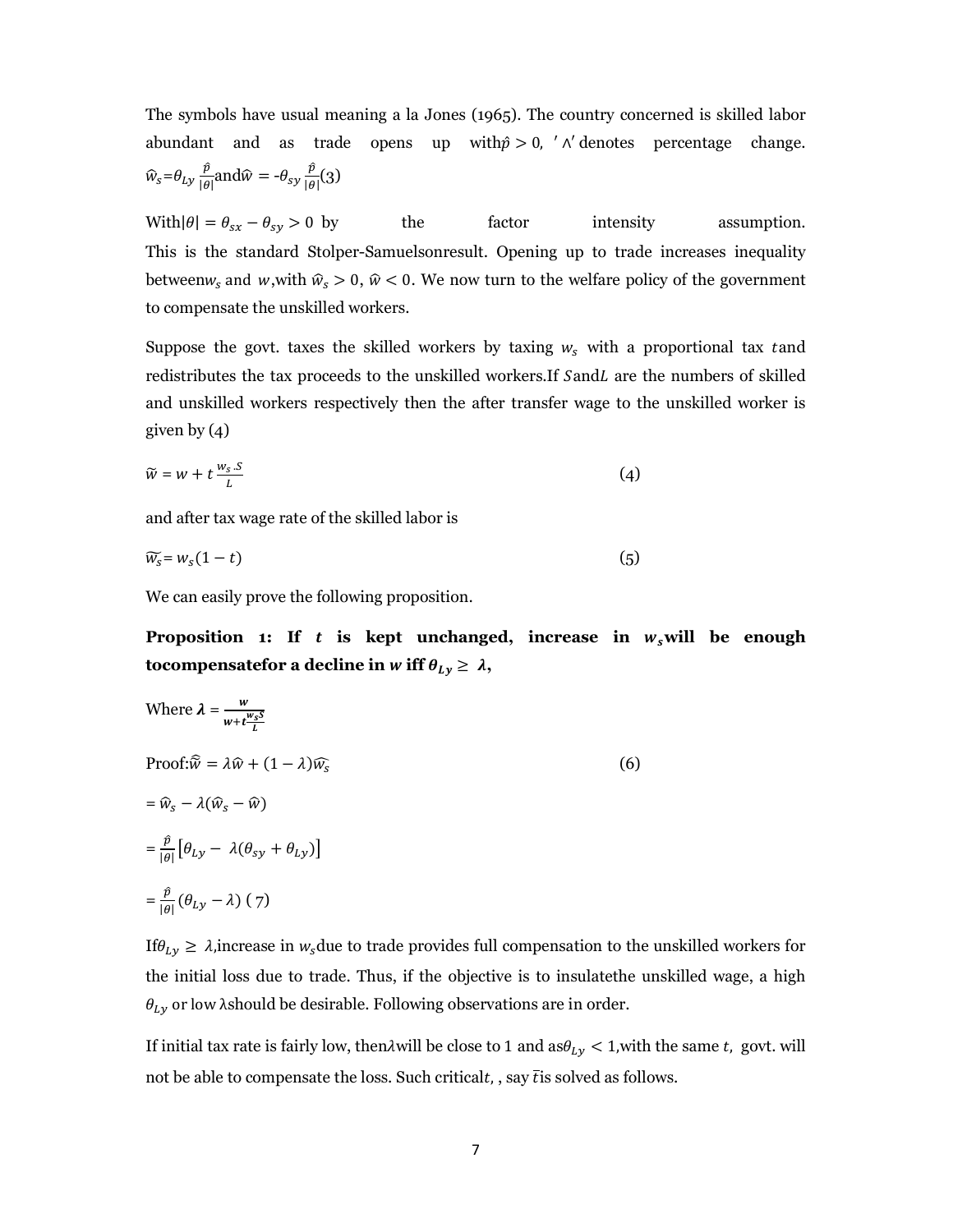For 
$$
\theta_{Ly} = \lambda \Rightarrow \theta_{Ly} = \frac{w}{w + t \frac{w_S S}{L}}
$$
  
Or,  $t = \overline{t} = \frac{(1 - \theta_{Ly})}{\theta_{Ly} \frac{w_S}{w} \cdot \overline{t}}$  (8)

Thus initial tax rate has to be equal to  $\bar{t}$  for  $\hat{\tilde{w}} = 0$ . Note that such at depends on initial relative wage $(\frac{w_s}{w})$ . Higher initial $\frac{w_s}{w}$ will reducet, because there is more to redistribute. Very high value of will demand a much higher initial tax rate to be in place for neutralizing the impact on w. The next step is to consider the case when raising w is not enough and the govt. tries to contain inequality.

### Distribution-Neutral tax rate

We shall consider the case when the govt. worries about the inequality between after tax skilled wage and transfer supported unskilled wage. Thus the measure is given by  $\frac{\hat{w}_s}{\hat{\omega}}$  instead of  $\frac{w_s}{w}$ . To start with before trade there was an initial value of  $\frac{\widetilde{w_s}}{\widetilde{w}}$  and the govt. looks at the post trade value of  $\frac{\tilde{w}_s}{\tilde{w}}$ . Note that even if tis kept unchanged, increase in  $w_s$ by itself will raise income of the unskilled. But let us see to what extent.

### Proposition 2: If t is kept unchanged,  $(\widehat{w}_s \cdot \widehat{w}) > 0$  i.e. inequality must increase.

Proof: We know 
$$
\hat{w} = \frac{\hat{p}}{|\theta|} (\theta_{Ly} - \lambda)
$$
 for  $\hat{t} = 0$ (9)

Hence 
$$
(\widehat{\widetilde{w}}_s - \widehat{\widetilde{w}}) = \theta_{Ly} \frac{\widehat{p}}{|\theta|} - \frac{\widehat{p}}{|\theta|} (\theta_{Ly} - \lambda)
$$

$$
= \lambda \frac{\hat{p}}{|\theta|} > 0 \quad QED.
$$

Proposition 2 suggests that to counter rising inequality tmust increase.

Let us now consider the problem of existence of a distribution-neutral tax rate  $t_n$  such that it satisfies two conditions.

$$
(\widehat{\widetilde{W}}_{S} - \widehat{\widetilde{W}}) = 0
$$
 (10) and  $\widehat{\widetilde{W}}_{S} > 0$  (11)

(10) implies that the degree of inequality is kept at the initial level neutralising the trade impact. (11) implies that after tax skilled wage is still greater under trade.

$$
\widehat{W}_S = \widehat{W}_S - \widehat{t} \frac{t}{(1-t)} (12)
$$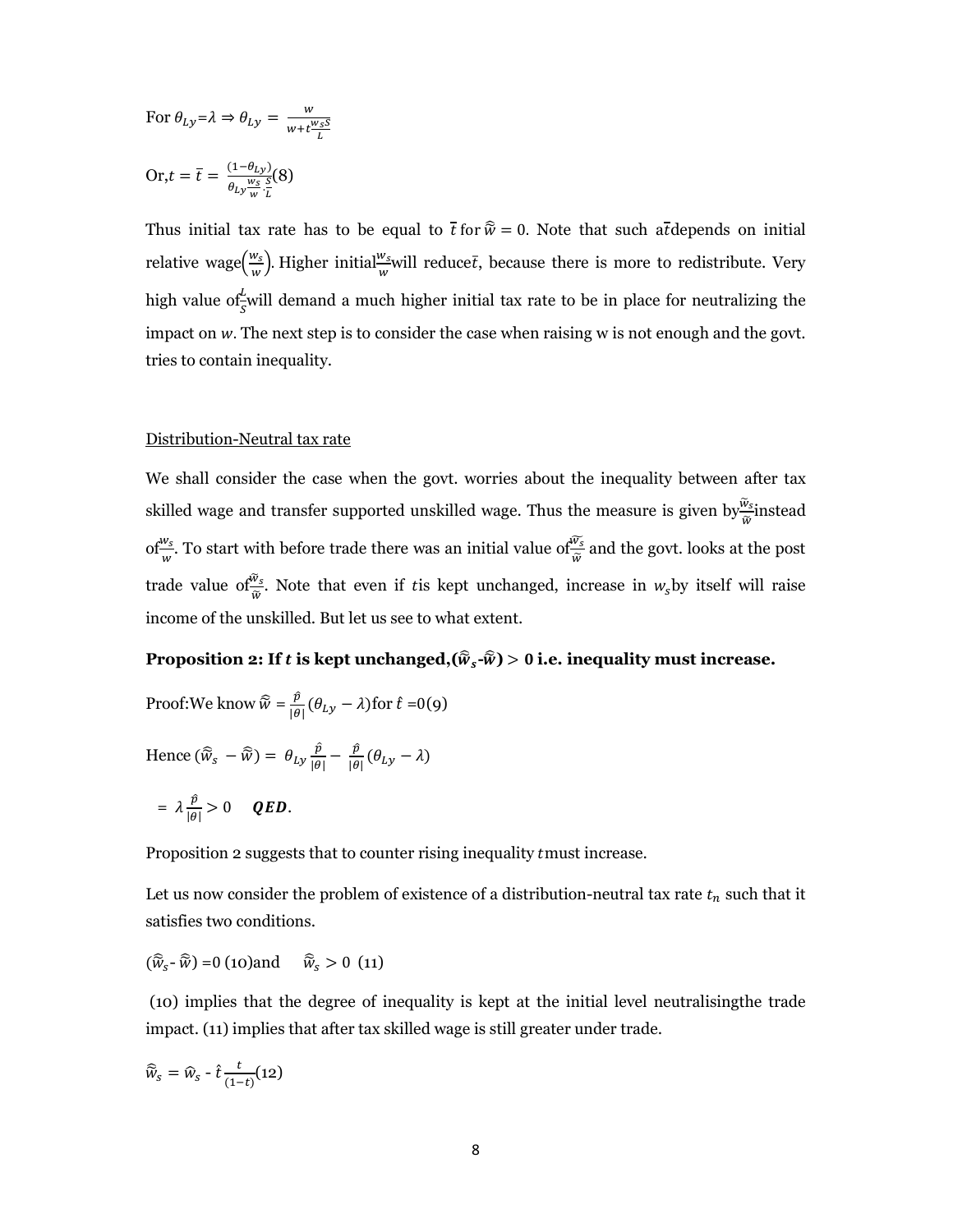$$
\widehat{w} = \lambda \widehat{w} + (1 - \lambda)(\widehat{t} + \widehat{w}_s)(13)
$$
  
\nNow  $(\widehat{w}_s - \widehat{w}) = 0 \Rightarrow \widehat{w}_s - \widehat{t} \frac{t}{(1 - t)} - \lambda \widehat{w} - (1 - \lambda)(\widehat{t} + \widehat{w}_s) = 0$   
\nOr,  $\widehat{t} = \frac{\lambda(\widehat{w}_s - \widehat{w})}{(1 - \lambda) + \frac{t}{(1 - t)}}$   
\n $= \frac{\lambda(\frac{\widehat{p}}{|\theta|})}{(1 - \lambda) + \frac{t}{(1 - t)}}$  (14)

The neutral tax rate  $t_n$  is given by  $t_n = t(1 + \hat{t})$ 

$$
\hat{w}_s - \hat{t} \frac{t}{(1-t)} > 0 \text{ [from (11) & (12)]}
$$
\n
$$
\Rightarrow \theta_{Ly} \frac{\hat{p}}{|\theta|} > \hat{t} \frac{t}{(1-t)} (15)
$$

 $(1-t)$ 

Substituting for  $\hat{t}$ from (14) we get

 O? O?2(CDO)A!"B

Equation (16) summarises two conditions. First, inequality is contained at the pre trade level and such taxation is fair in the sense that the skilled workers' after-tax income has been allowed to grow. But the problem is that whether such condition is likely to be satisfied, which will guarantee the existence of  $\mathrm{at}_n.$ 

We simplify condition (16) further

$$
\theta_{Ly} > \frac{\lambda t}{\lambda t + (1-\lambda)} = \frac{1}{1 + \frac{1}{t}(\frac{1}{\lambda} - 1)}(17)
$$

From the definition of  $\lambda \equiv \frac{w}{w + t \frac{w_s S}{L}}$ , equation  $(17)$  boils down to

$$
\theta_{Ly} > \frac{1}{1 + \frac{1}{t} (t \frac{w_s}{w} \cdot \frac{S}{L})} = \frac{1}{1 + \frac{w_s}{w} \cdot \frac{S}{L}} (18)
$$

### **Proposition (3): Such a tax- transfer mechanism will always exist.**

Proof: Following from (18) that does not contain t, a little manipulation yields that for (18) to hold $\frac{w_s}{w} > \left(\frac{1}{\theta_L}\right)$  $\frac{1}{\theta_{Ly}}$  – 1) $\frac{L}{s}$  $\frac{L}{s}(19)$ 

This boils down to  $(S/L) > (a_{sy}/a_{sy})$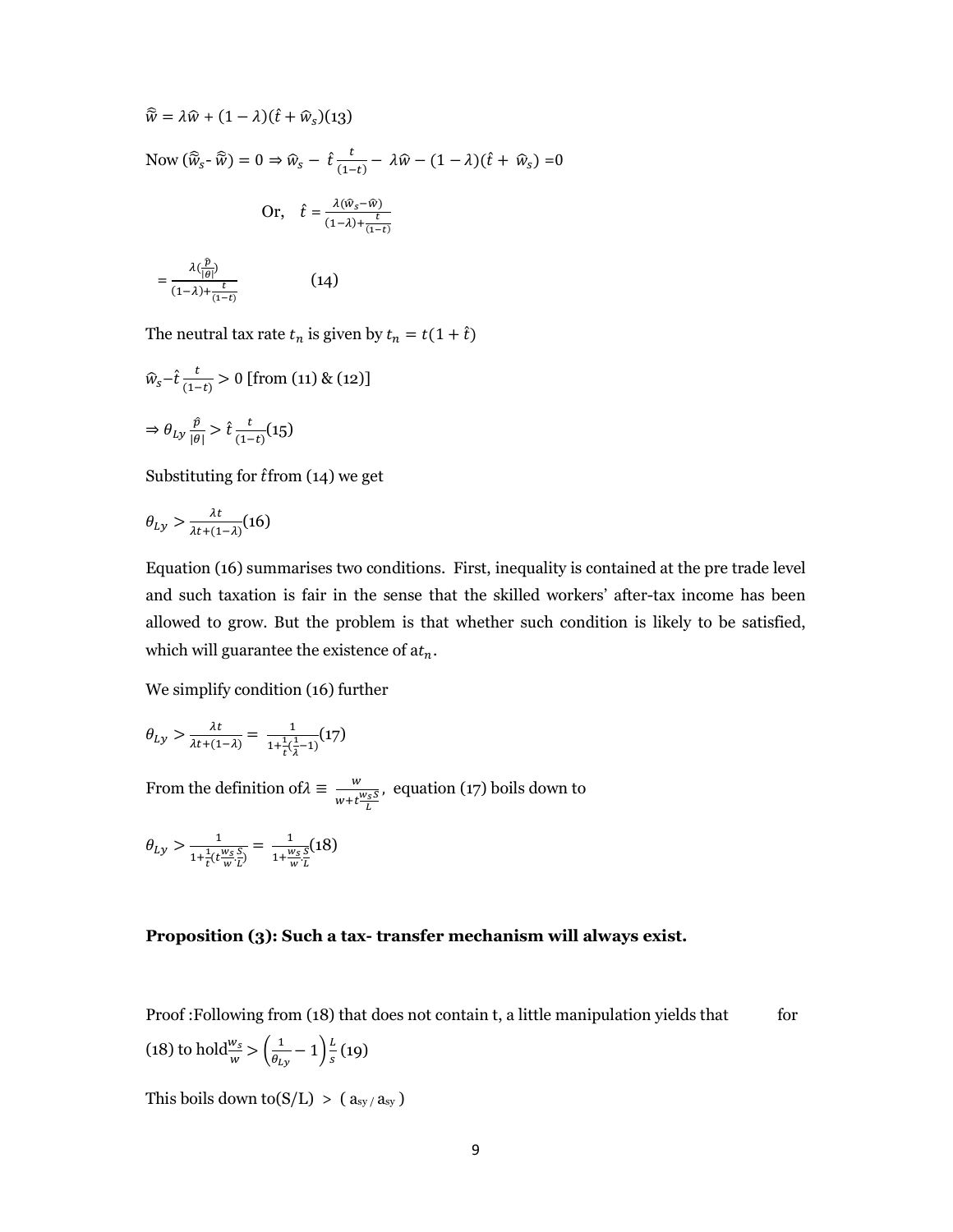Note that as the country is a typical HOS economy exporting skill intensive good and is incompletely specialized this must hold as the endowment ratio must lie within the cone of diversification i.e.  $(a_{sx} / a_{lx} > S/L > (a_{sy} / a_{ly})$ . QED

We know that free trade does not guarantee that everyone will gain due to trade, some will and some won't. But gainers should be able to bribe losers. Problem is that such compensation is not enough to tackle rising inequality due to trade. This is a different parameter which compensation schemes in the context of trade theory never took account of. Thus the standard compensation criteria did not have any formulation to design distribution-neutral compensation mechanism. We have proved that a distribution neutral tax transfer mechanism that guarantees a rise in after tax wage of the skilled worker and maintains the degree of inequality at the pre-trade level does exist.

### **Progressive Tax**

Now we redo the exercise with a progressive tax that increases with  $w_s$ . In particular we propose a tax elasticity esuch that  $\hat{t} = \epsilon \hat{w}_s$  Working through the same process as before we get

$$
\widehat{w}_{s} = \widehat{w}_{s}(1 - \epsilon a)(20) \quad \text{; where } a = \frac{t}{(1 - t)}
$$
\n
$$
\widehat{w} = \lambda \widehat{w} + (1 - \lambda)(1 + \epsilon)\widehat{w}_{s}(21)
$$
\n
$$
\widehat{w}_{s} - \widehat{w} = \lambda \frac{\widehat{p}}{|Q|} - \epsilon(1 - \lambda + a) \frac{\widehat{p}}{|Q|} \theta_{Ly}(22) \quad \text{; [by (20)-(21)&\text{substituting} for } \widehat{w}_{s} \text{and} \widehat{w} \text{from}(3)]
$$

Note that with  $\epsilon = 0$  equation (22) boils down to the case of a proportional tax.

$$
\widehat{w}_s - \widehat{w} = 0 \text{ iff } \epsilon = \frac{\lambda}{\theta_{Ly}(1 + a - \lambda)} (23)
$$
  

$$
\widehat{w}_s > 0 \text{ iff } 1 > \epsilon a (24)
$$
  

$$
1 - \epsilon a > 0 \text{ iff } \frac{1 + a - \lambda}{\lambda a} > \frac{1}{\theta_{Ly}}
$$

Substituting for and  $\lambda$  we get

$$
1 - \epsilon a > 0
$$
 iff  

$$
\frac{w_s}{w} > \left(\frac{1}{\theta_{Ly}} - 1\right) \frac{L}{s} (25) \text{ [using (23)]}
$$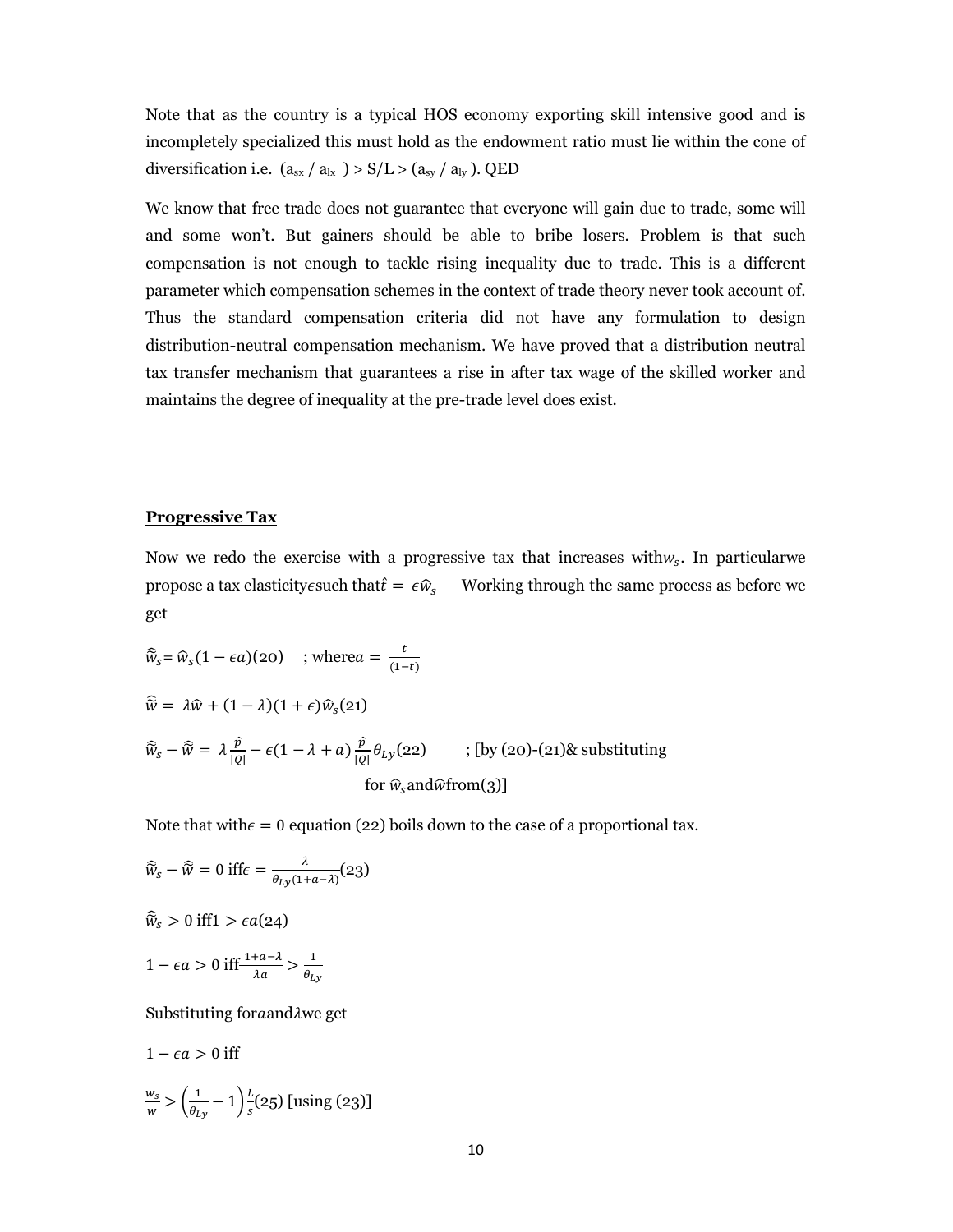Note that condition  $(25)$  is exactly the same condition required in the case of proportional tax.

### Section 3: A General Perspective and Conclusion

We started with the question whether one can design a compensation mechanism that not only protects absolute income of those who are adversely affected by trade, but also guarantees that the degree of inequality remains unchanged at the autarchic level and at the same time those who gain from trade continue to enjoy a higher after-tax income. We have used a standard HOS type model with skilled and unskilled labor and a trade induced rise in skilled wage and a decline in unskilled wage to show that without increase in the tax rate, the rise in skilled wage will not give enough resources to keep inequality under control. However, a tax rate proportional or progressive will always exist which, if implemented, will serve the purpose. Inequality will remain the same and skilled workers would still gain.

This result modifies the well-known Pareto ranking hypothesis which does not consider rising inequality while making welfare comparisons. One must compensate the losers more than what is needed to keep them on the same level of real income as before as inequality will be on the rise. The simple workhorse of trade theory shows that even such compensation can be designed through a transfer from gainers.

Mariit and Sarkar (2016) show that for any actual distribution that indicates an increase in aggregate value of the relevant attribute across agents relative to the original, one can construct a counter factual distribution which is distribution neutral compared to the original distribution and guarantees greater value for everyone. Thus gains from trade theorem or higher growth of income will guarantee such outcome with a proper tax-transfer mechanism. This inequality preserving efficiency result is coined as Strongly Pareto Superior (SPS) allocation. Thus the present work represents a case of a more general proposition. In this paper we do not deal with aggregate welfare but with aggregate wage income. But one can easily recast the analysis in terms of aggregate income/ welfare following Marjit and Sarkar (2016). We discuss the case with aggregate income. The case with welfare will proceed in the same manner.

Note that aggregate income must increase under trade as aggregate labor income, skilled plus unskilled, is nothing but aggregate value of output  $PX + Y$  and as terms of trade improve the change in income is captured by  $dP.X>0$ , after using the simple envelope property and with dP>0. As total value of labor income goes up, one can design a tax-transfer mechanism,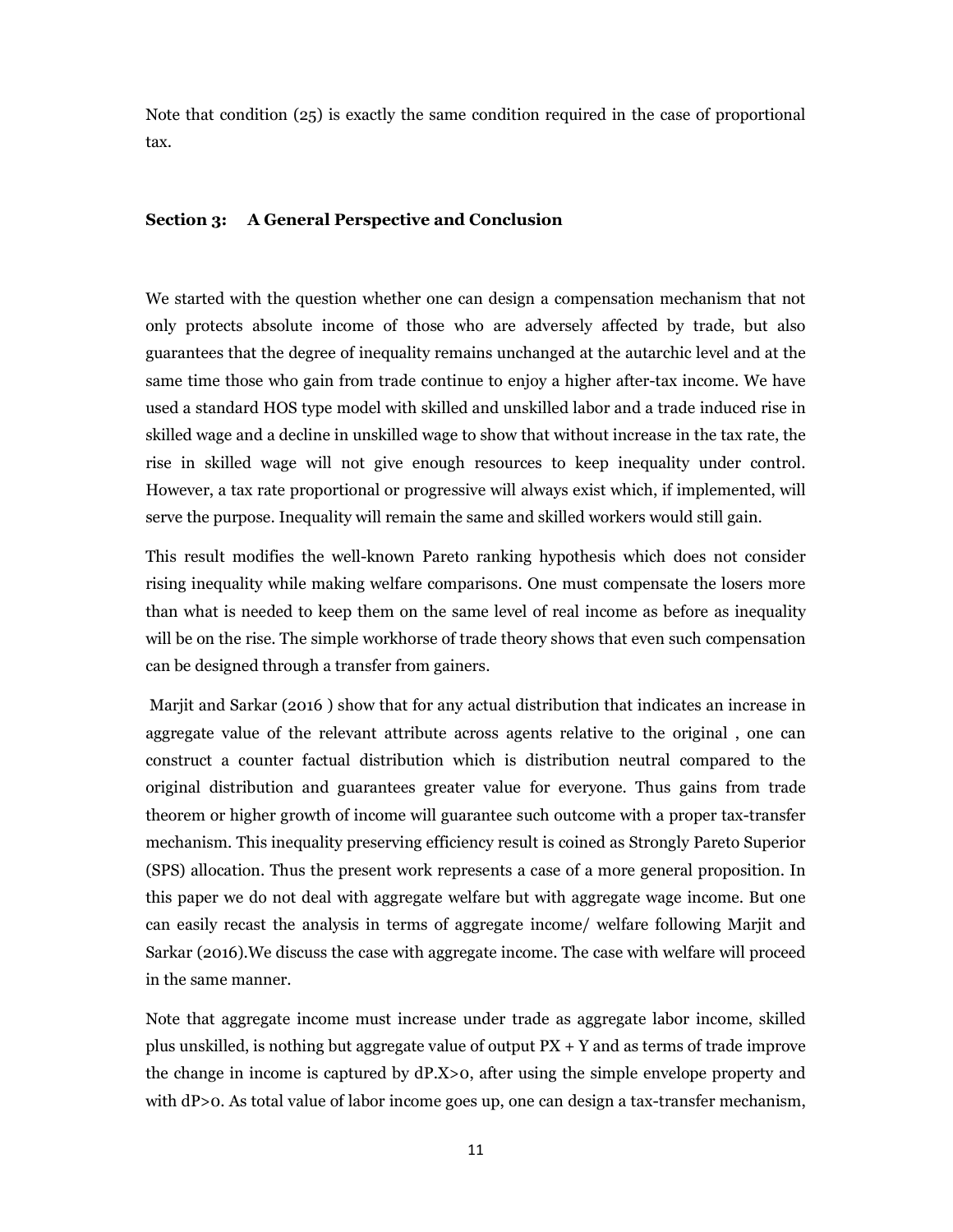following Marjit and Sarkar (2016), that is distribution neutral and guarantees higher income level to both types of workers. Such a value of tax/ transfer is solved by setting the counter factual degree of inequality between the skilled and the unskilled exactly the same as the autarkic inequality. Once that transfer is determined, one needs to impose the condition that after tax and transfer both skilled and unskilled workers are better off. This boils down to the condition that the aggregate labor- income must be higher, which is true under free trade. This is an alternative way of solving the problem.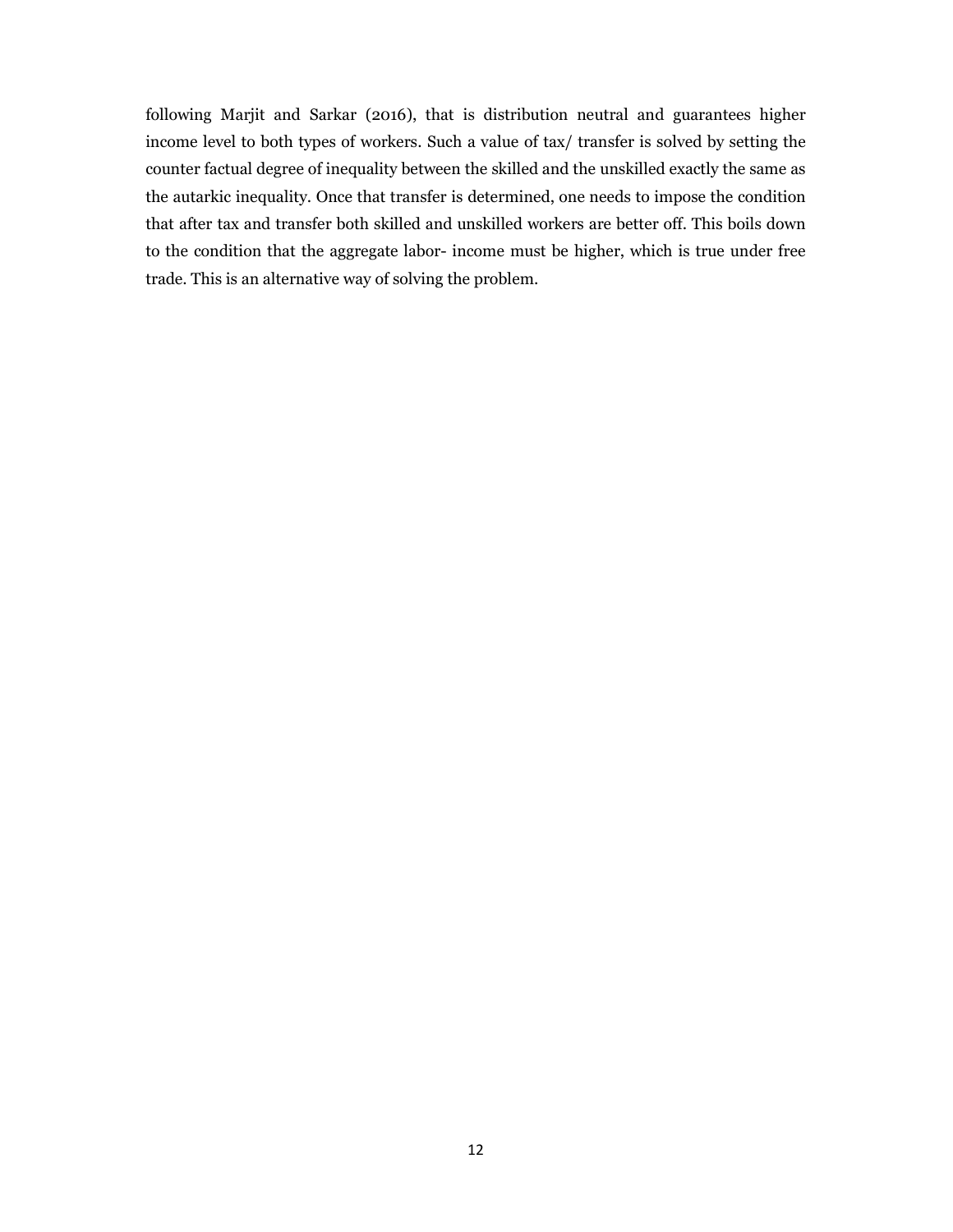### References:

Antras, Pol, Alonso de Gortari, and Oleg Itskhoki. "Inequality, Costly Redistribution and Welfare in an Open Economy." (2015). Working paper, Harvard University

Atkinson, Anthony B. "Factor shares: The principal problem of political economy?" Oxford Review of Economic Policy 25.1 (2009): 3-16.

Atkinson, Anthony B. "The changing distribution of income: Evidence and explanations." German Economic Review 1.1 (2000): 3-18.

Bandyopadhyay, Subhayu, Sugata Marjit, and Lei Yang. "International oligopoly, barriers to outsourcing and domestic employment." Canadian Journal of Economics 47.4 (2014): 1372-1386.

Chakrabarti, Avik. "Asymmetric adjustment costs in simple general equilibrium models." European Economic Review 48.1 (2004): 63-73.

Davis, Donald R. "Does European unemployment prop up American wages? National labor markets and global trade." American Economic Review (1998): 478-494.

Davis, Donald R., and James Harrigan. "Good jobs, bad jobs, and trade liberalization." Journal of International Economics 84.1 (2011): 26-36.

Feenstra, Robert C. "Offshoring in the global economy: microeconomic structure and macroeconomic implications." Cambridge, MA: MIT Press, 2010

Feenstra, Robert, and Gordon Hanson. "Global production sharing and rising inequality: A survey of trade and wages." No. w8372. National Bureau of Economic Research, 2001.

Jones, Ronald W., and Stanley L. Engerman. "Trade, technology, and wages: a tale of two countries." The American Economic Review 86.2 (1996): 35-40.

Krugman, Paul R. "Technology, trade and factor prices." Journal of international Economics 50.1 (2000): 51-71.

Krugman, Paul R. "Trade and wages, reconsidered." Brookings Papers on Economic Activity 2008.1 (2008): 103-154.

Marjit, Sugata, Hamid Beladi, and AvikChakrabarti. "Trade and wage inequality in developing countries." Economic Inquiry 42.2 (2004): 295-303.

Mariit S. and Arijit Mukherjee. The rational outsourcing and R&D; long run implications for consumers." Review of International Economics (2008) Vol. 16, pp. 1010 -1022.